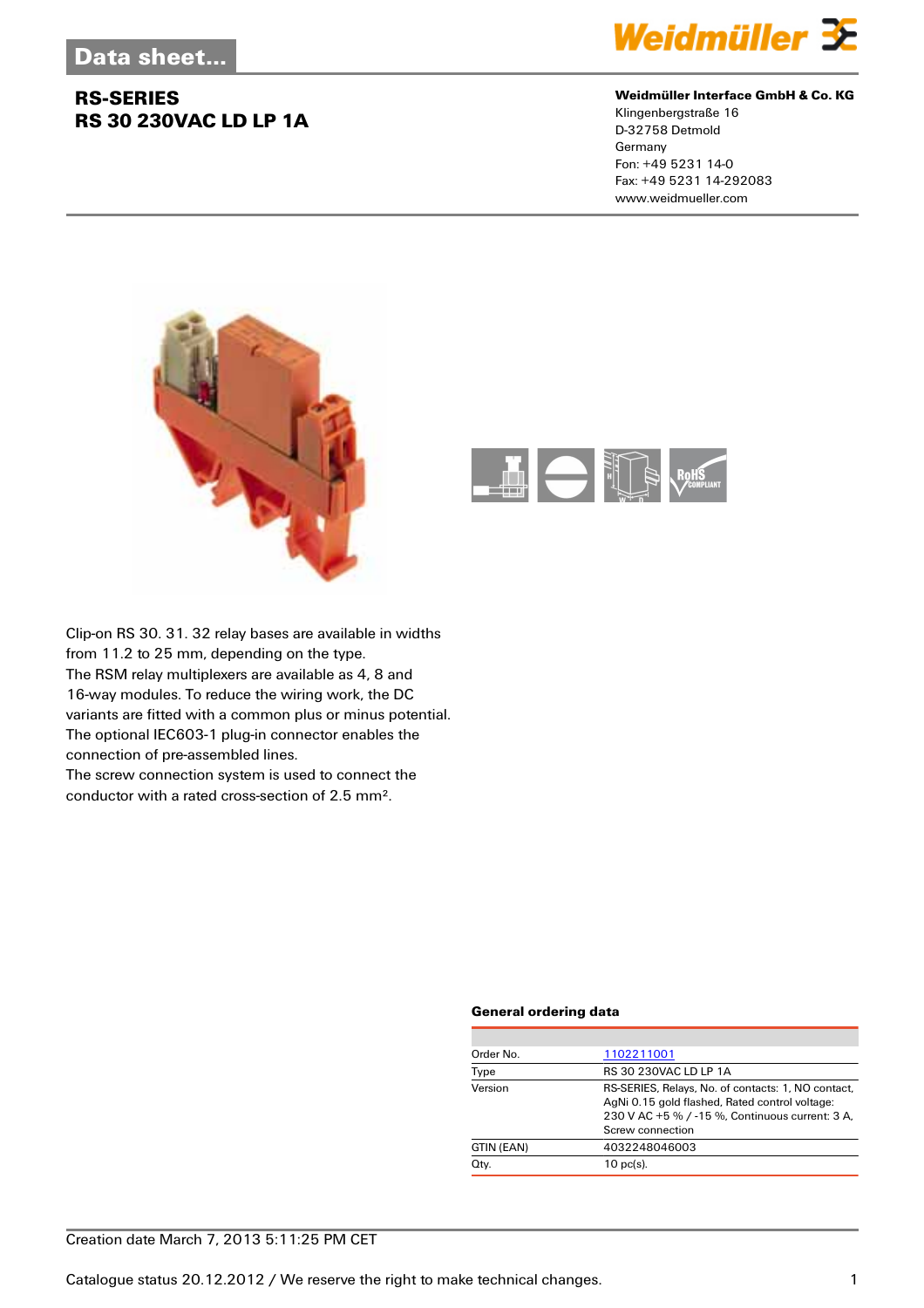## **RS-SERIES RS 30 230VAC LD LP 1A**

# **Technical data**



#### **Weidmüller Interface GmbH & Co. KG**

Klingenbergstraße 16 D-32758 Detmold Germany Fon: +49 5231 14-0 Fax: +49 5231 14-292083

| <b>Ratings</b>                                           |                                                      |                                                                  |                                                |
|----------------------------------------------------------|------------------------------------------------------|------------------------------------------------------------------|------------------------------------------------|
| Conductor connection system                              | Screw connection                                     | Humidity                                                         | 40 °C / 93 % rel. humidity,<br>no condensation |
| <b>Dimensions and weights</b>                            |                                                      |                                                                  |                                                |
| Width                                                    | 11.2 mm                                              | Height                                                           | 70 mm                                          |
| Depth                                                    | 56 mm                                                | Net weight                                                       | 28.97 g                                        |
| <b>Temperatures</b>                                      |                                                      |                                                                  |                                                |
| Operating temperature                                    | $-25 °C+40 °C$                                       | Storage temperature                                              | -40 °C…+60 °C                                  |
| <b>Connection data</b>                                   |                                                      |                                                                  |                                                |
| Clamping range, rated connection                         | $2.5 \text{ mm}^2$                                   | Clamping range, rated connection, min. 0.5 mm <sup>2</sup>       |                                                |
| Clamping range, rated connection, max. 4 mm <sup>2</sup> |                                                      | Stripping length, rated connection                               | 8 mm                                           |
| Input                                                    |                                                      |                                                                  |                                                |
|                                                          |                                                      | Rated current AC                                                 | $3.2 \text{ mA}$                               |
| Rated control voltage<br>Power rating                    | 230 V AC +5 % / -15 %<br>0.8 VA                      | Response / drop-out voltage AC coil                              | 207 V                                          |
| Pull-in / drop-out current, AC coil                      | 1 <sub>m</sub> A                                     |                                                                  |                                                |
| <b>Output</b>                                            |                                                      |                                                                  |                                                |
|                                                          |                                                      |                                                                  |                                                |
| Max. switching voltage, AC                               | 250 V                                                | Continuous current                                               | 3 A                                            |
| making current                                           | 8 A                                                  | Max. switching power                                             | 2000 VA                                        |
| Switch-on delay                                          | $\leq 10 \text{ ms}$                                 | Switch-off delay                                                 | $\leq 9$ ms                                    |
| <b>Duration of Bounce</b>                                | $\leq$ 3 ms                                          | Min. switching power                                             | 250 mW                                         |
| Max. switching frequency at rated load                   | $0.1$ Hz                                             |                                                                  |                                                |
| <b>Contact specifications</b>                            |                                                      |                                                                  |                                                |
| No. of contacts                                          | 1                                                    | Contact design                                                   | NO contact                                     |
| Contact material                                         |                                                      | Mechanical service life                                          | 20 x 10 <sup>6</sup> switching cycles          |
| Electrical service life of AC coil                       | AgNi 0.15 gold flashed<br>$> 7x105$ Switching cycles | Electrical service life, DC coil                                 | $> 5x105$ switching cycles                     |
| <b>Insulation coordination</b>                           |                                                      |                                                                  |                                                |
|                                                          |                                                      |                                                                  |                                                |
| Rated voltage                                            | 250V                                                 | Clearance and creepage distances for<br>control side - load side | $> 3$ mm                                       |
| Impulse withstand voltage                                | 4 kV                                                 | Protection degree                                                | <b>IP 20</b>                                   |
| Pollution severity                                       | 2                                                    | Surge voltage category                                           | Ш                                              |
| <b>Other technical data</b>                              |                                                      |                                                                  |                                                |
|                                                          |                                                      |                                                                  |                                                |
| Version                                                  | Relay coupler                                        | Free-wheel diode                                                 | No                                             |
| Further details of approvals / standards                 |                                                      |                                                                  |                                                |
| <b>Standards</b>                                         | <b>DIN EN 50178</b>                                  |                                                                  |                                                |